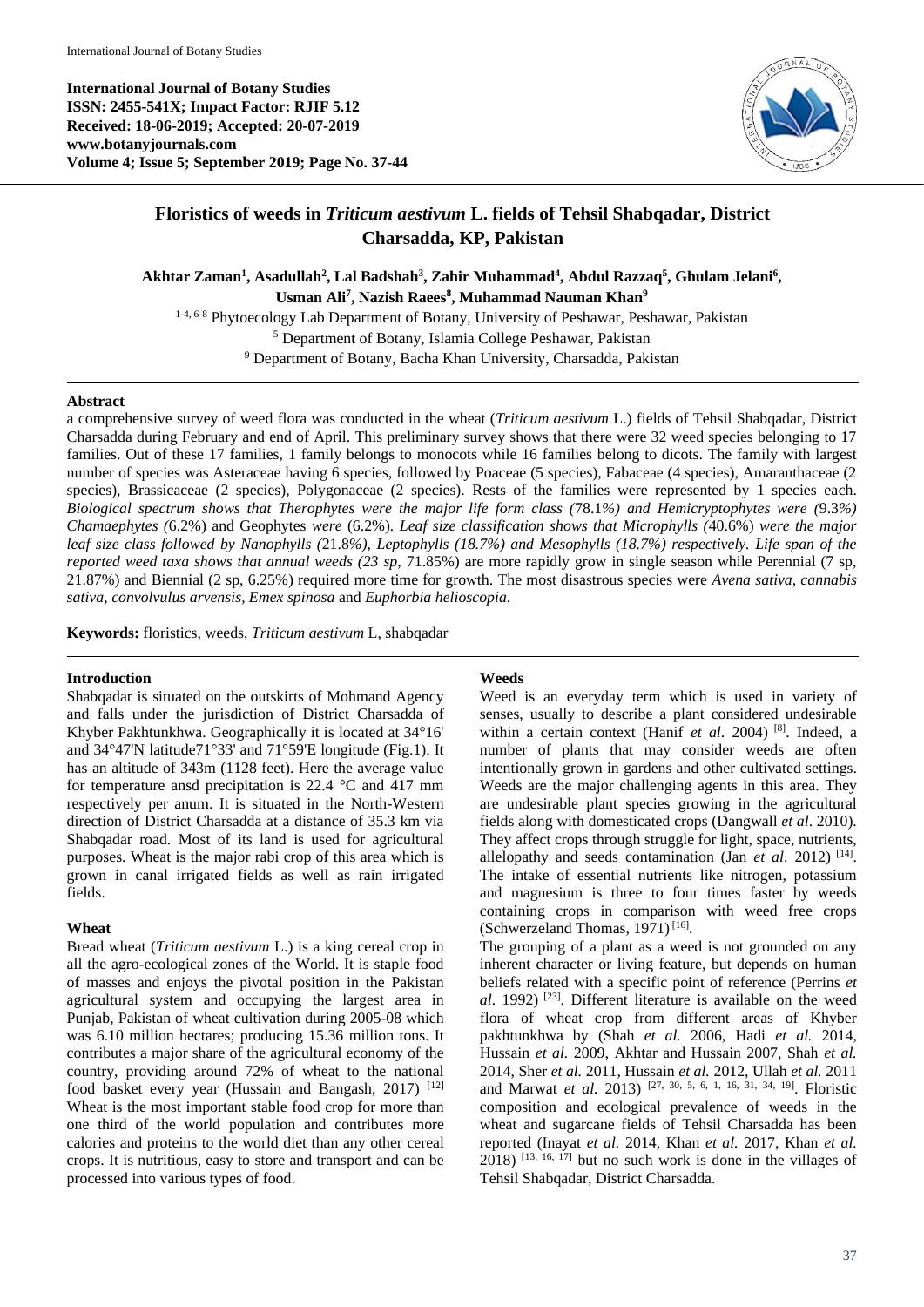The present work will help in taxonomic assessment of the weed flora from different wheat fields of Matta Mughal Khel, Tehsil Shabqadar. In regard to the present study Family Asteraceae was the dominant weed family, followed by Poaceae, and Fabaceae as the 3rd largest family. The Current paper reports the dispersal of weeds species within wheat fileds of Charsadda and will be helpful for recognizing the severity of weeds invasion in wheat crop and weed competition in the area.



**Fig 1:** Map of study area

### **Material and Methods**

This research work was done in the villages of Tehsil Shabqadar of District Charsadda in the wheat growing season during 2014-15. Five different stations were selected viz.Matta Mughal Khel, Haji zai, Battagram, Katozai and Khwajawos in the flowering season.

The data about density and frequency of weed species was determined using  $1x1 \text{ m}^2$  quadrats in each of the designated spots after (Hussain, 1989)<sup>[10]</sup>. Weeds were collected via hand picking, digging through agricultural tools and local information (Spiny weeds), field photographs of the specimens were taken by using cannon digital camera.

The specimens were cleaned by removing the soil particles, dust, attached insects and other plant parts. The specimens were then wrapped in blotter papers and newspapers for absorbing moisture content and then placed in a wooden plant presser (locally designed) for drying and pressing.

The pressed specimens were then mounted on herbarium sheets using glue, preserved for long time by using naphthalene powder spray, identified with the help of Flora of Pakistan (Nasir and Ali, 1970-1989; Ali and Nasir, 1989- 1991; Ali and Qaisar, 1993-2018) [21-22, 22] and by comparing it already available weed specimens in herbarium of University of Peshawar. The specimens were then assigned botanical names, common names, family names and deposited in Herbarium at Department of Botany, University of Peshawar, Khyber Pakhtunkhwa, Pakistan.

#### **Results and Discussion**

The study area is encompassed by 32 weed species comprising 31 genera and 32 species across 17 families (1 monocot and 16 dicot) (Table 1). The most prominent weeds developing in wheat crops were *Avena sativa*, *Chenopodium album*, *Cirsium vulgare, Convolvulus arvensis*, *Cynodon dactylon*, *Emex spinosa, Euphorbia helioscopia, Medicago polymorpha, Melilotus indica*, *and Rumex dentatus*. The rest of reported weeds were of infrequent existence. The detail list of weeds reported from wheat fields in the study area beside their botanical names, families, English, local names and main diagnostic characters are specified in Table 1 and 2.

The pre dominance was presented by Asteraceae, Poaceae and Fabaceae representing 6, 5 and 4 weed species respectively. Amaranthaceae, Brassicaceae and Polygonaceae included two weed species each. The remaining families were represented by one weed species each.

Family having highest relative percentage is Asteraceae (18.75%), followed by Poaceae (15.625%), Fabaceae (12.50%), Amaranthaceae, Brassicaceae and Polygonaceae (6.25%) each while all the remaining families have a relative percentage of (3.125%) each.

The data is mostly related with the findings agree with (Malik and Hussain, 1990, Rashid *et al*., 1998, Murad *et al.,*  1995, Nasir *et al.,* 2002, Shah *et al.,* 2006; Ullah and Rashid, 2007; Sher and Khan, 2007; Hussain *et al.,* 2009; Hadi *et al.,* 2009a; Hadi *et al.,* 2009b and Shah and Hussain, 2011) [18, 24, 20, 22, 27, 33, 32, 9, 6, 7, 29] . (Akhtar *et al.* 2007, Ullah *et al.,* 2011, Sher *et al*., 2011, Hussain *et al.* 2012, Marwat *et al.* 2013, Khan *et al.* 2018) [1, 34, 31, 11, 19, 17]. All these reporters have shown nearly similar floristic configuration of the weed flora for various crops and some of the species are of common scattering pattern definitely in the case of wheat.

The yield of wheat crop is basically loss by abundant of weeds in wheat crop, 60-70% yield losses due to 6 main weeds which effect the crop (Iffat *et al*. 2010). Life form of the plants is more reliable which is based upon principle of position and degree of protection during the unfavorable or adverse condition (Raunkiaer, 1934)  $^{[25]}$ . In contrast to life form species, 25 species (78.125%) were classified as Therophytes, 3 species (9.375%) Geophytes and 2 species (6.25%) each in Hemicryptophytes and Chaemophyte (Fig.2). According to leaf size spectra Microphylls are the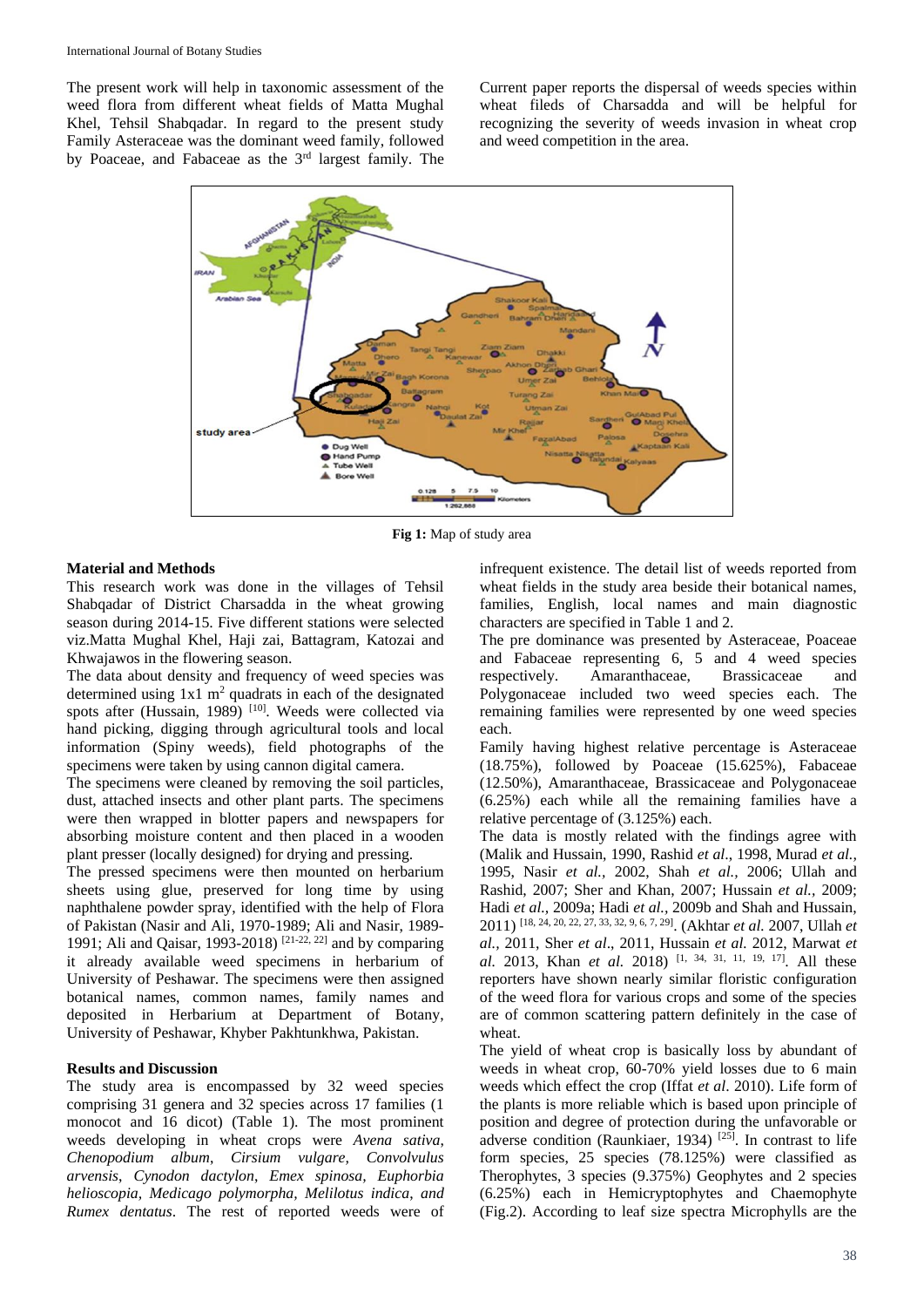leading one (13 species, 40.625%), followed by Nanophylls (7 species, 21.875%), Leptophylls and Mesophylls having 6 species, 18.75% (Fig.3).

These values meet with the findings of Inayat *et al.* 2014, who reported that most of the weed species belong to Microphylls. Most of the weeds are annuals if eradication before maturation is carried out in vegetative condition then these weeds can be easily controlled. According to Hadi *et al*. (2009) most of the weeds taxa are leptophylls which need sunlight, less food and grow well in any adverse condition. Some weeds are very important medicinally as they were effective against any diseases like *Galium aparine* is used against skin diseases; *Convolvulus arvensis*  is useful against joint pain. There are many sources like wind, contaminated seed,

animals and water through which weed seed enter to the cultivated field, therefore complete eradication of weed flora is very difficult (Hadi *et al*., 2014) [5]. For the increases in crop yield; chemical, biological and physical eradication are recommended to control these weeds. Some weeds are very important medicinally as they were effective against any diseases like *Galium aparine* is used against skin diseases; *Convolvulus arvensis* is useful against joint pain. However, no such work is available from this study area.

The present effort therefore was aimed at all ecological assignment of some weeds species for the first time from weeds fields of Shabqadar, District Charsadda.

The findings helped in the management of weeds in wheat crops fields.

| S.NO. | <b>Botanical Name</b>              | Family              | <b>English name</b>   | <b>Local name</b>     | Group   |
|-------|------------------------------------|---------------------|-----------------------|-----------------------|---------|
| 1.    | Achyranthes aspera L.              |                     | Prickly chaff flower  | Puthkanda.            | Dicot   |
| 2.    | Amaranthus viridis L.              | Amaranthaceae       | Green pigweed         | Ganhar                | Dicot   |
| 3.    | Anagallis arvensis L.              | Myesinaceae         | Blue pimpernel        | Mangotegul/billibooti | Dicot   |
| 4.    | Avena fatua Retz.                  |                     | Common wild oat       | Jamdar                | Monocot |
| 5.    | Avena sativa L.                    |                     | Oat                   | Jamdar                | Monocot |
| 6.    | Cynadon dactylon L.                | Poaceae             | Bahama grass          | Kabal                 | Monocot |
| 7.    | Polypogon monspeliensis L.         |                     | Annual beard grass    | Gidarpucch            | Monocot |
| 8.    | Sorghum halepensis L.              |                     | Johnson grass         | Dhrab                 | Monocot |
| 9.    | Brassica napus L.                  |                     | Field mustard         | Sharsham              | Dicot   |
| 10.   | Sisymbrium irio L.                 | <b>Brassicaceae</b> | Wild mustard          | Zangliwoeri           | Dicot   |
| 11.   | Cannabis sativa L.                 | Cannabaceae         | Marijuana             | Bhang                 | Dicot   |
| 12.   | Chenopodium album L.               | Chenopodiaceae      | Goose foot            | Sarme                 | Dicot   |
| 13.   | Circium vulgare (savi) Ten.        |                     | Common thistle        | Azghake               | Dicot   |
| 14.   | Convza Canadensis L.               |                     | Horseweed             | Janglihaloon          | Dicot   |
| 15.   | Eclipta prostrate L.               |                     | False daisy           | Theriza               | Dicot   |
| 16.   | Silybum marianum L.                | Asteraceae          | Gaertner Milk thistle | Kandiali/ kareza      | Dicot   |
| 17.   | Taraxacum officinale L.            |                     | Dandelion             | Zeergulay             | Dicot   |
| 18.   | Xanthium stromarium L.             |                     | Rough cocklebur       | Malkonday             | Dicot   |
| 19.   | Convolvulus arvensis L.            | Convulvulaceae      | Field bindweed        | Lehli/prewata         | Dicot   |
| 20.   | Emex spinosa L.                    |                     | Spiny dock            | KabalayMalkunday      | Dicot   |
| 21.   | Rumex dentatus (Meissin) Rich.     | Polygonaceae        | Dock                  | Shalkhay/janglipalak  | Dicot   |
| 22.   | Euphorbia helioscopia L.           | Euphorbiaceae       | Sunspurge             | Chhatridodak/ Mandaro | Dicot   |
| 23.   | Fumaria officinalis L.             | Papaveraceae        | Earth smoke           | Sua                   | Dicot   |
| 24.   | Mazus japonicus (Thunb.) O. Kuntze | Scrophulariaceae    | Japanese mazus        | Sqabotay              | Dicot   |
| 25.   | Medicago polymorpha L.             |                     | California burclover  | Pishtaray             | Dicot   |
| 26.   | Melilotus indicus L.               | Fabaceae            | Sweet clover          | Lewanay/sengi         | Dicot   |
| 27.   | Trifolium repens L.                |                     | White clover          | Shaotal               | Dicot   |
| 28.   | Vicia sativa L.                    |                     | Common witch          | Kharawara/rewari      | Dicot   |
| 29.   | Mentha longifolia L.               | Lamiaceae           | Wild mint             | Enalay                | Dicot   |
| 30.   | Oxalis corniculata L               | Oxalidaceae         | Creeping woodsorrel   | Trewakay              | Dicot   |
| 31.   | Ranunculus muricatus L.            | Ranunculaceae       | Rough seed butter cup | Chaghana              | Dicot   |
| 32.   | Stellaria media L.                 | Caryophyllaceae     | Chickweed             | Phullanbooti          | Dicot   |

Table 1: Floristic Inventory of Weeds in Wheat Crop of Shabqadar, Charsadda

**Table 2:** Floristic composition and Biological spectrum of weeds

| S.NO. | <b>Botanical Name</b>       | Family              | <b>Life Form</b> | <b>Leaf Size</b> | <b>Life Span</b> |
|-------|-----------------------------|---------------------|------------------|------------------|------------------|
|       | Achyranthes aspera L.       | Amaranthaceae       | TH               | Mes              | Perennial        |
| 2.    | Amaranthus viridis L.       |                     | TH               | Mic              | Annual           |
| 3.    | Anagallis arvensis L.       | Myesinaceae         | TH               | Lep              | Annual           |
| 4.    | Avena fatua Retz.           |                     | TH               | Mic              | Annual           |
| 5.    | Avena sativa L.             |                     | TH               | Mic              | Annual           |
| 6.    | Cynodon dactylon L.         | Poaceae             | H                | Lep              | Perennial        |
| 7.    | Polypogon monspeliensis L.  |                     | TH               | Nan              | Annual           |
| 8.    | Sorghum halepensis L.       |                     | H                | Mic              | Perennial        |
| 9.    | Brassica napus L.           | <b>Brassicaceae</b> | TH               | Mes              | Annual           |
| 10.   | Sisymbrium irio L.          |                     | TH               | Nan              | Annual           |
| 11.   | Cannabis sativa L.          | Cannabaceae         | TH               | Mic              | Biennial         |
| 12.   | Chenopodium album L.        | Chenopodiaceae      | TH               | Mic              | Annual           |
| 13.   | Cirsium vulgare (savi) Ten. | Asteraceae          | TH               | Mic              | Annual           |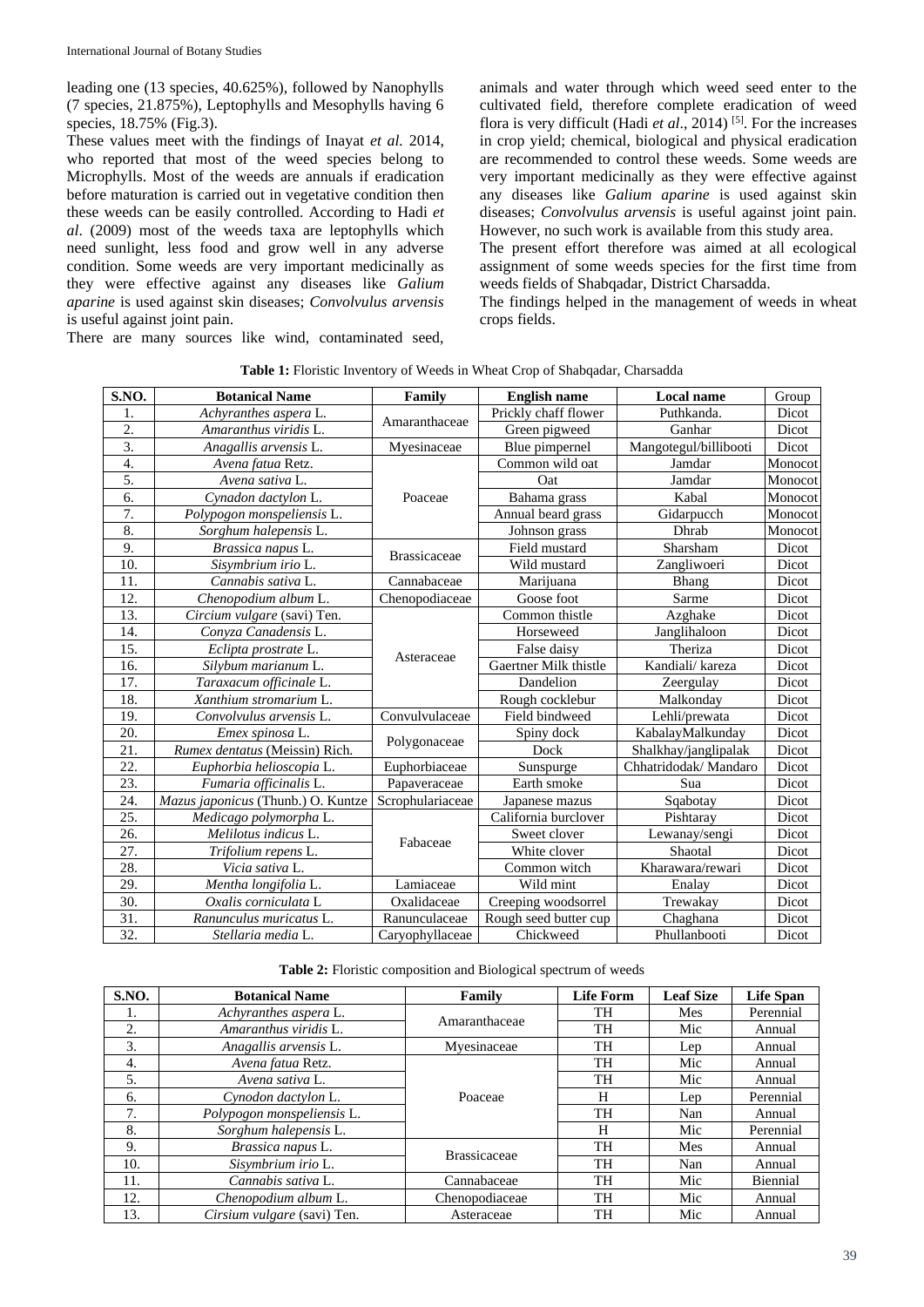| 14. | Conyza Canadensis L.               |                  | <b>TH</b> | Lep | Annual    |
|-----|------------------------------------|------------------|-----------|-----|-----------|
| 15. | Eclipta prostrate L.               |                  | G         | Lep | Perennial |
| 16. | Silybum marianum L.                |                  | TH        | Mes | Annual    |
| 17. | Taraxacum officinale L.            |                  | H         | Mic | Annual    |
| 18. | Xanthium stromarium L.             |                  | <b>CH</b> | Mes | Biennial  |
| 19. | Convolvulus arvensis L.            | Convulvulaceae   | TH        | Mic | Perennial |
| 20. | Emex spinosa L.                    |                  | TH        | Mes | Annual    |
| 21. | Rumex dentatus (Meissin) Rich.     | Polygonaceae     | TH        | Mes | Annual    |
| 22. | Euphorbia helioscopia L.           | Euphorbiaceae    | TH        | Nan | Annual    |
| 23. | Fumaria officinalis L.             | Papaveraceae     | TH        | Lep | Annual    |
| 24. | Mazus japonicus (Thunb.) O. Kuntze | Scrophulariaceae | TH        | Nan | Annual    |
| 25. | Medicago polymorpha L.             |                  | TH        | Nan | Annual    |
| 26. | Melilotus indicus L.               | Fabaceae         | <b>TH</b> | Nan | Annual    |
| 27. | Trifolium repens L.                |                  | TH        | Nan | Annual    |
| 28. | Vicia sativa L.                    |                  | TH        | Mic | Annual    |
| 29. | Mentha longifolia L.               | Lamiaceae        | G         | Mic | Perennial |
| 30. | Oxalis corniculata L               | Oxalidaceae      | <b>CH</b> | Mic | Perennial |
| 31. | Ranunculus muricatus L.            | Ranunculaceae    | <b>TH</b> | Mic | Annual    |
| 32. | Stellaria media L.                 | Caryophyllaceae  | TH        | Lep | Annual    |

### **Key:**

**Life from:** TH=Therophytes,H=Hemicryptophytes, CH= Chamaephytes,G=Geophytes **Leaf size**: Lep=Leptophylls, Nan=Nannophylls, Mic=Microphylls, Mes=Mesophylls

**Table 3:** Life form percentage

| Life form classes Percentage Table |                          |                       |            |  |
|------------------------------------|--------------------------|-----------------------|------------|--|
| <b>S.NO.</b>                       | <b>Life Form Classes</b> | <b>No. of Species</b> | Percentage |  |
|                                    | Therophytes              | 25                    | 78.125     |  |
| 2                                  | Hemicryptophytes         | 03                    | 9.375      |  |
| 3                                  | Chamaephytes             | 02                    | 6.25       |  |
|                                    | Geophytes                | 02                    | 6.25       |  |



**Fig 2:** Percentage of life form classes

**Table 4:** Leaf size Percentage

| <b>Leaf Classes Percentage Table</b> |                              |                       |                   |  |  |
|--------------------------------------|------------------------------|-----------------------|-------------------|--|--|
| <b>S.NO.</b>                         | <b>Leaf Classes</b>          | <b>No. of Species</b> | <b>Percentage</b> |  |  |
|                                      | Leptophylls, 25sq. mm.       | 06                    | 18.75             |  |  |
| 2                                    | Nannophylls, 9x25sq. mm.     | 07                    | 21.875            |  |  |
| 3                                    | Microphylls, $92x25sq$ . mm. | 13                    | 40.625            |  |  |
| 4                                    | Mesophylls, $93x25sq$ . mm.  | 06                    | 18.75             |  |  |



**Fig 3:** Percentage of leaf size classes

**Table 5:** Life span percentage

| Life Span Percentage Table                                              |           |  |        |  |
|-------------------------------------------------------------------------|-----------|--|--------|--|
| S.NO.<br><b>No of Species</b><br><b>Life Span Classes</b><br>Percentage |           |  |        |  |
|                                                                         | Annual    |  | 71.85  |  |
|                                                                         | Biennial  |  | 6.25   |  |
|                                                                         | Perennial |  | 21.875 |  |



**Fig 4:** Percentage of life span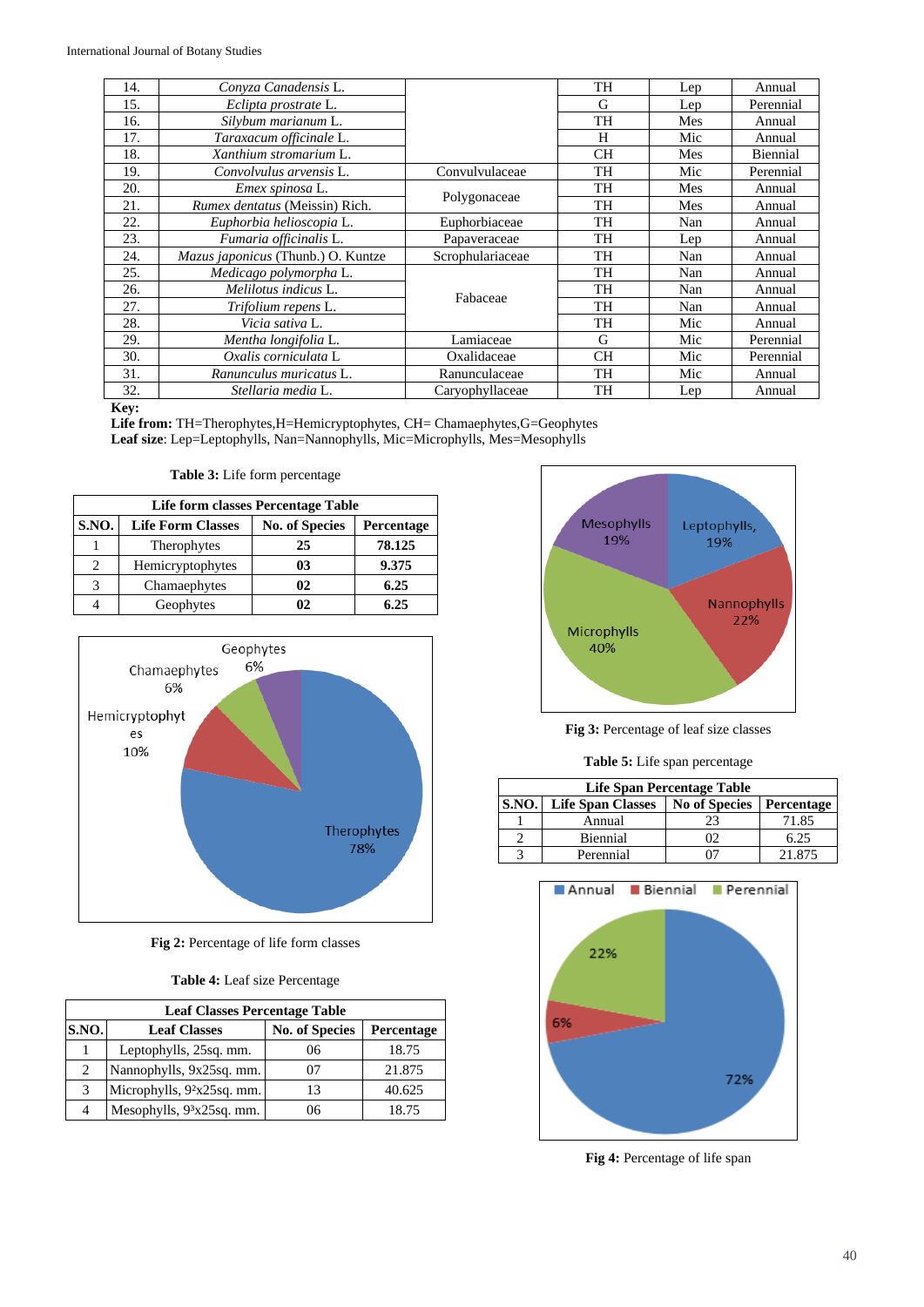**Table 6:** Family wise distribution of weeds of Shabqadar

| S. No | Family              | N <sub>0</sub> | Group   |
|-------|---------------------|----------------|---------|
| 1.    | Amaranthaceae       | 02             | Dicot   |
| 2.    | Asteraceae          | 06             | Dicot   |
| 3.    | <b>Brassicaceae</b> | 02             | Dicot   |
| 4.    | Fabaceae            | 04             | Dicot   |
| 5.    | Polygonaceae        | 02             | Dicot   |
| 6.    | Rananculaceae       | 01             | Dicot   |
| 7.    | Chenopodiaceae      | 01             | Dicot   |
| 8.    | Euphorbiaceae       | 01             | Dicot   |
| 9.    | Poaceae             | 05             | Monocot |
| 10.   | Scrophulariaceae    | 01             | Dicot   |
| 11.   | Canabaceae          | 01             | Dicot   |
| 12.   | Caryophyllaceae     | 01             | Dicot   |
| 13.   | Convolvulaceae      | 01             | Dicot   |
| 14.   | Myesinaceae         | 01             | Dicot   |
| 15.   | Papaveraceae        | 01             | Dicot   |
| 16.   | Lamiaceae           | 01             | Dicot   |
| 17.   | Oxalidaceae         | 01             | Dicot   |



**Fig 5:** Family wise % distribution of weeds

## **Some Key Plates**



**Fig 1:** *Achyranthes aspera* L



**Fig 2:** *A maranthus viridis* L



**Fig 3:** *Anagallis arvensis* L



**Fig 4:** *Avena fatua* Retz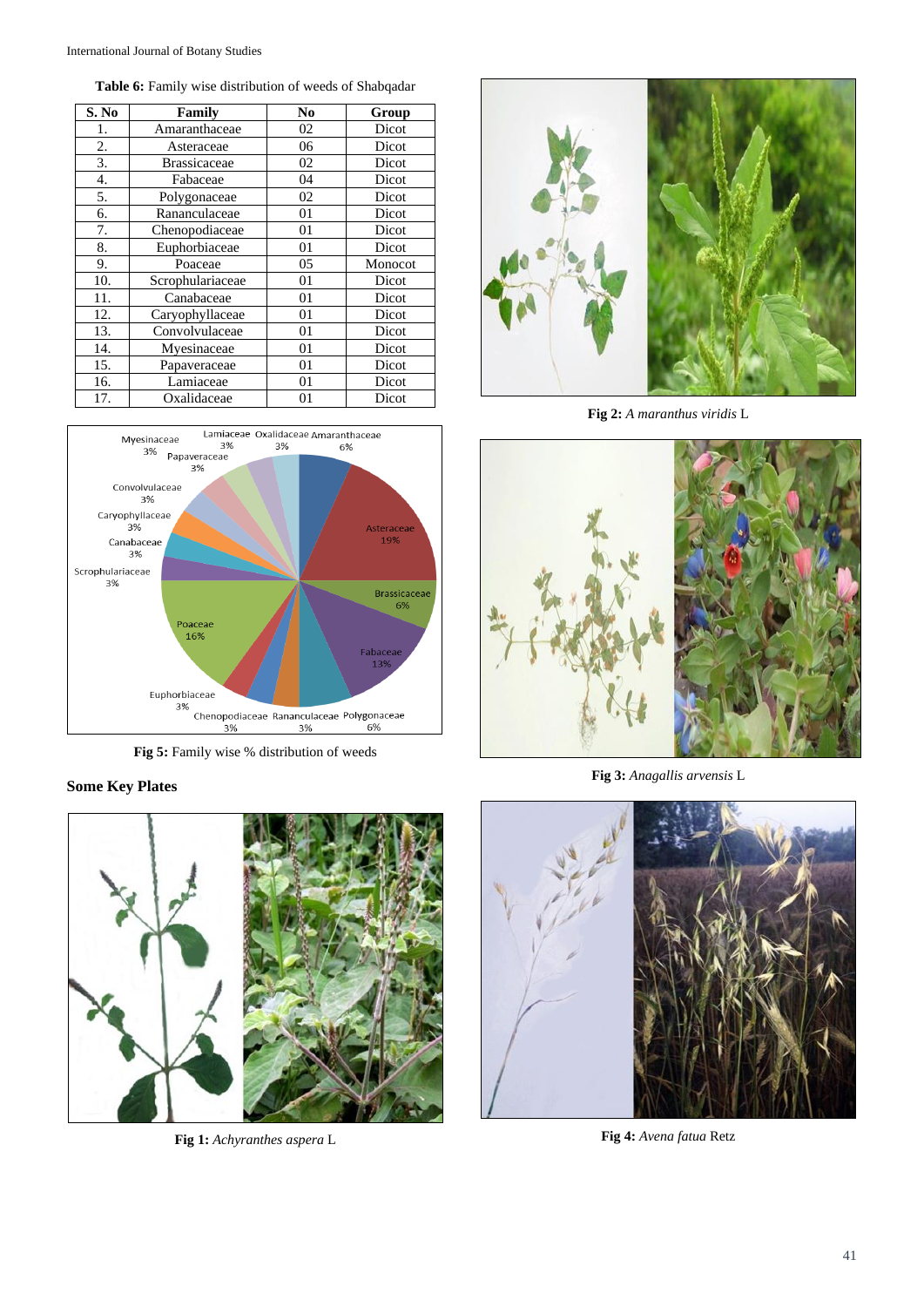

**Fig 5:** *Avena sativa* L



**Fig 6:** *Brassica napus* L



**Fig 7:** *Cannabis sativa* L



**Fig 8:** *Chenopodium album* L



**Fig 9:** *Cirsium vulgare* (savi) ten



**Fig 10:** *Convolvulus arvensis* L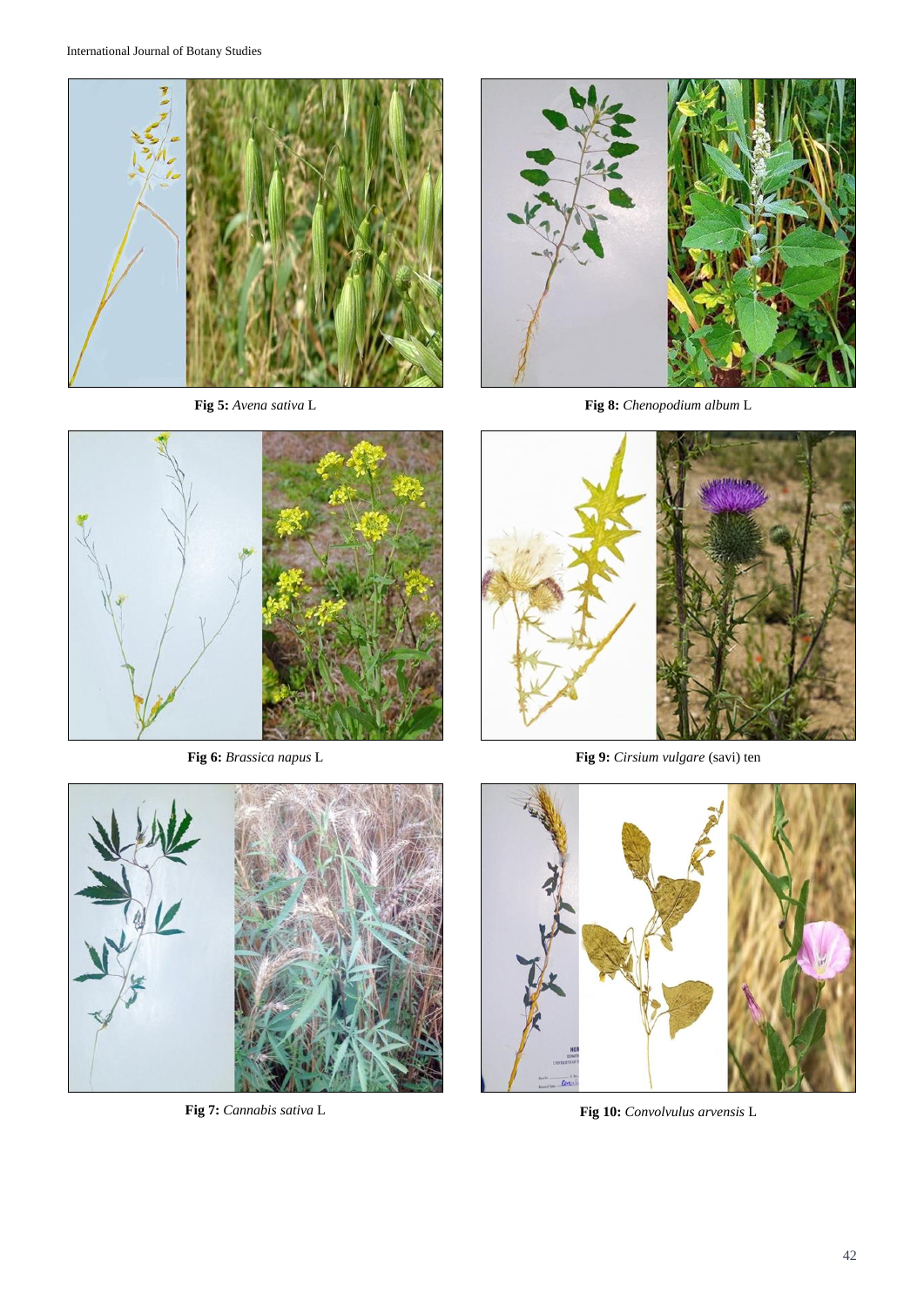

**Fig 11:** *Conyza canadensis* L



**Fig 12:** *Cynadon dactylon* L

#### **Conclusion**

The present study of floristics of Weeds revealed that 32 weed species which belonged to 17 families are worked out in Wheat fileds of Shabqadar Charsadda. This is the first work which has been done for the first time in Shabqadar Charsadda. It was concluded that Hoeing and Weeding, Tillage, Bar Harrowing, Crop Rotation and Chemical Control are the basic methods for the eradication of these weeds from the crop fields of Wheat because these weeds severely threatened the important crop flora in the area.

#### **Acknowledgment**

The auther are thankful to Mr. Ghulam Jelani Lecturer-Curator Herbarium Departnment of Botany, University of Peshawar for identification of Weeds flora.

#### **References**

- 1. Akhtar N, Hussain F. Weeds of wheat fields of Village Qambar, District Swat, Pakistan. *Pakistan.* Journal Plant Sciences. 2007; 13(1):33-37.
- 2. Ali SI, Nasir YJ. (Eds.) Flora of Pakistan Department of Botany, University of Karachi: Karachi, 1989-1991; Vol. 191-193.
- 3. Ali SI, Qaiser M. (Eds.) Flora of Pakistan; Department

of Botany, University of Karachi: Karachi, 1993-2018; Vol. 194-222.

- 4. Dangwal1 LR, A Singh, T Singh, A Sharma, C Sharma. Common Weeds of Rabi (winter) Crops of Tehsil Nowshera, District Rajouri (Jammu & Kashmir), India. Pakistan Journal of Weed Sciences Research*.* 2010; 16(1):39-45.
- 5. Hadi F, Rahman A, Ibrar M, Dastagir G, Arif M, Naveed K. *et al*. Weed diversity with special reference to their Ethnomedicinal uses in wheat and maize at Rech valley, Hindukush range, Chitral, Pakistan. Pakistan. Journal Weed Science. Research. 2014; 20(3):335-346.
- 6. Hadi FM, Naseem SM, Shah A Ullah, Hussain F. Prevalence and ecological characteristic of summer weeds incrop and vegetable fields of Botanical Garden Azakhel, University of Peshawar, Pakistan. Pakistan Journal of Plant Sciences. 2009a; 15(2):101-105.
- 7. Hadi F, Shah SM, Ullah A, Ali SG, Hussain F. Ecological Characteristics of Weeds in the Rice Fields of Botanical Garden Azakhel, University of Peshawar, Pakistan. Pakistan Journal of Plant Sciences. 2009b; 17(1):51-54.
- 8. Hanif Z, Khan SA, Marwat KB, Khan IA, Ikramullah. Important weeds of wheat crop of Malkandher Farm, NWFP. Agricultral University, Peshawar. Pakistan Journal of Weed Sciences Research. 2004; 10:109-112.
- 9. Hussain F, Shah SM, Hadi F, Ullah A. Diversity and ecological characteristics of weeds of wheat fields of University of Peshawar Botanical Garden at Azakhel, District Nowshera, Pakistan. Pakistan Journal of Plant Sciences. 2009; 15(4):283-294.
- 10. Hussain F. Field and Laboratory Manual of Plant Ecology. NAHE, UGC. Islamabad, 1989.
- 11. Hussain Z, Munsif F, Shah SIA, Gul B, Khan N, Kakar SUD, Ahmad A. Assessment of weed problems in wheat crop of Peshawar, Pakistan. Pakistan Journal of Weed Sciences Research*.* 2012; 18(3):357-366.
- 12. Hussain A, Bangash R. Impact of Climate Change on Crops' Productivity across selected Agro-ecological zones in Pakistan. The Pakistan Development Review. 2017; 56(2):163-187.
- 13. Inayat N, Ullah A, Rashid A. Floristic composition and ecological prevalence of the weed species growing in wheat and sugar cane fields of district Charsadda, Khyber Pakhtunkhwa, Pakistan. Pak. J Weed Sci. Res. 2014; 20(3):405-415.
- 14. Jan HU, Jan A, Shinwari ZK. Distribution of weeds in wheat fields of District Bannu, Khyber Pakhtunkhhwa, Pakistan. Pak. J Weed. Sci Res. 2012; 18(3):393-411.
- 15. Khan MN, Hadi F, Bibi M, Khan N Shah SM. Utilitarian Aspects of Weeds of Wheat Fields in Charbagh Valley, District Swat, Pakistan Spec. J Agric. Sci. 2018; 4(3):1-8.
- 16. Khan MN, Hadi F, Razaq A, Shah SM, Utilitarian aspects of weeds and their ecological characteristics in Ochawala valley, District Charsadda, Pakistan APRN J Agric. and Biol. Sci. 2017; 12(5):182-189.
- 17. Khan MN, Khan N, Hadi F, Shah SM, Razzaq. Ecology of Riparian Vegetation of Lund Khuwar, District Mardan, KP, Pakistan. Nat Prod Ind J. 2018; 14(1):119.
- 18. Malik ZH, Hussain F. Distribution of some weeds in the wheat fields of Kotli, Azad Kashmir. Sarhad. J Agric. 1990; 6:1-4.